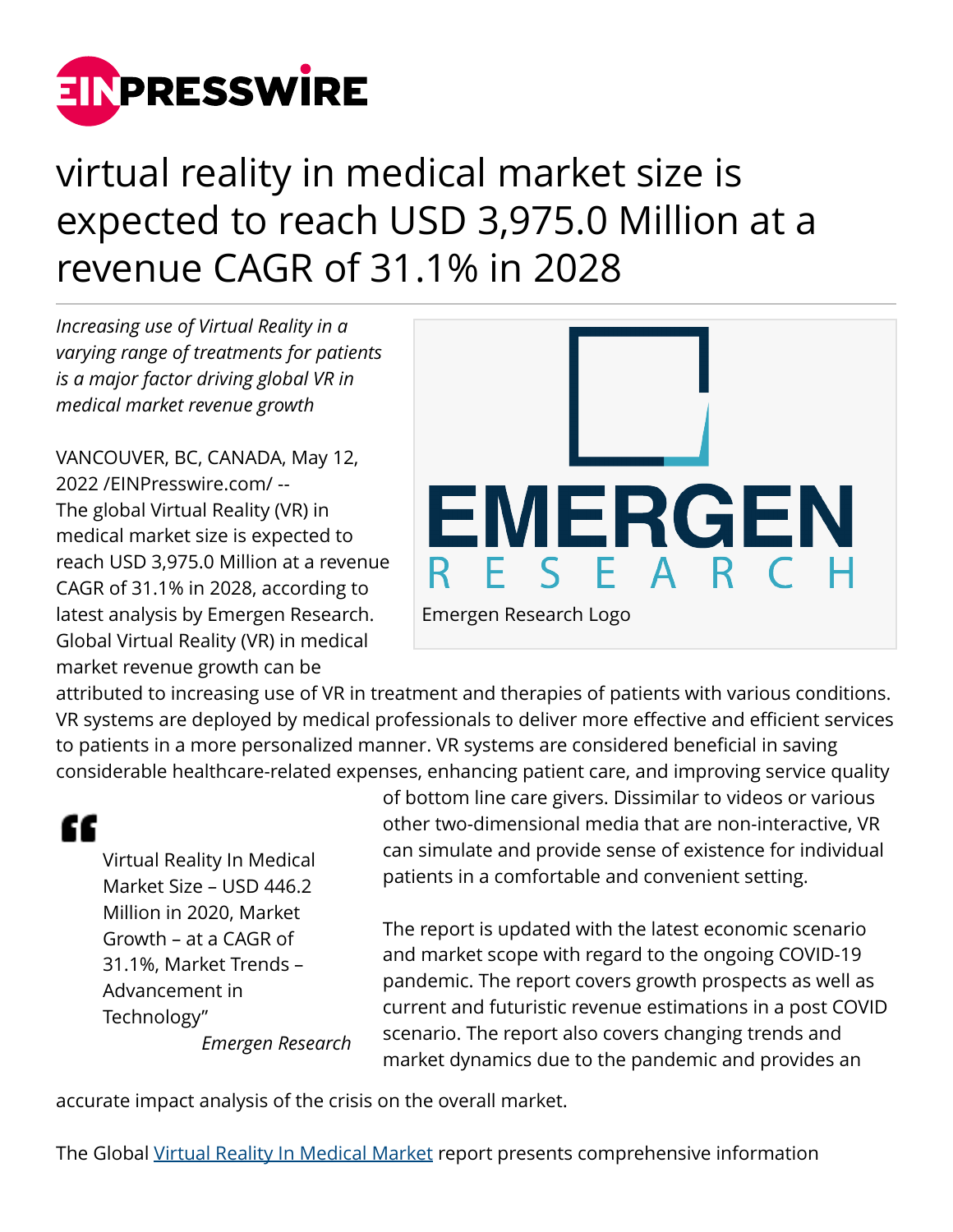covering insightful data for businesses and investors for the time period of 2021-2028. The report studies the historical data of the Virtual Reality In Medical Market and offers valuable information about the key segments and sub-segments, revenue generation, demand and supply scenario, trends, and other vital aspects. The report offers an accurate forecast estimation of the Virtual Reality In Medical Market based on the recent technological and research advancements. It also offers valuable data to assist the investors in formulating strategic business investment plans and capitalize on the emerging growth prospects in the Virtual Reality In Medical Market.

# ᵁᵁᵂᵂᵁᵂᵂ ᵁ ᵂᵁᵂᵂᵂᵁ ᵁᵂᵂᵃ ᵂᵁ ᵂᵂᵁ ᵂᵁᵂᵂᵂᵂ @ [https://www.emergenresearch.com/request](https://www.emergenresearch.com/request-sample/851)[sample/851](https://www.emergenresearch.com/request-sample/851)

# $\Box$

• In August 2021, Curebase made an announcement about signing a one-year contract with AppliedVR to allow the latter to deploy its Curebase platform to carry out five clinical trials evaluating the effectiveness of VR therapy for treatment of chronic pain.

• Among the technology segments, gesture tracking technology segment revenue is expected to register a faster growth rate over the forecast period. Gesture-controlled interfaces are considered to be of immense benefit owing to ability to be deployed in challenging situations, e.g., in situations when a healthcare professional is unable to reach or touch a screen but still requires interacting with device. Using gesture technology, healthcare providers could easily access MRI of a patient, even take few notes by writing in the air. Gesture recognition can lessen potential for HAIs (Health care-associated infections) by delivering a touchless interface for retrieving patient information at the time of procedures.

# $\Box$ <https://www.emergenresearch.com/request-discount/851>

# $\Box$

The global Virtual Reality In Medical market is highly consolidated due to the presence of a large number of companies across this industry. These companies are known to make hefty investments in research and development projects. Also, they control a considerable portion of the overall market share, thus limiting the entry of new players into the sector. The global Virtual Reality In Medical market report studies the prudent tactics undertaken by the leading market players, such as partnerships and collaborations, mergers & acquisitions, new product launches, and joint ventures.

# $\Box$

Microsoft Corporation, Koninklijke Philips NV, Firsthand Technology Inc., Orca Health Inc., General Electric, Alphabet Inc., AppliedVR Inc., SyncThink Inc., Osso VR Inc., and EchoPixel Inc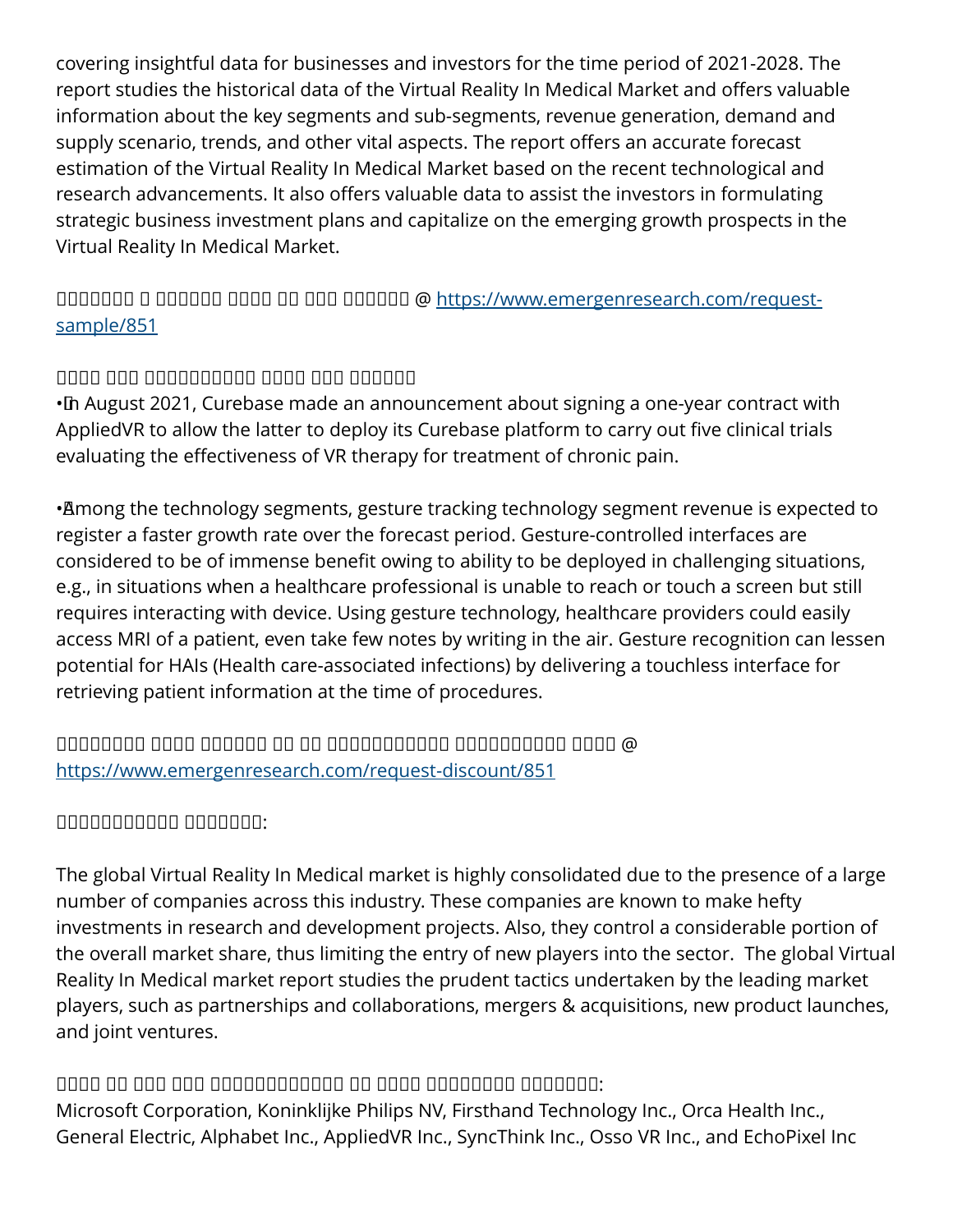$\Box$ <https://www.emergenresearch.com/purchase-enquiry/851>

#### ᵁᵁᵁᵂᵁ ᵂᵁ ᵀᵂᵂᵂᵁᵂᵂᵂ:

• Chapter 1 includes an introduction of the global Virtual Reality In Medical market, along with a comprehensive market overview, market scope, product offerings, and an investigation of the market drivers, growth opportunities, risks, restraints, and other vital factors.

• Chapter 2 offers an in-depth analysis of the key manufacturers engaged in this business vertical, along with their sales and revenue estimations.

• Chapter 3 elaborates on the highly competitive terrain of the market, highlighting the key manufacturers and vendors.

• In Chapter 4, our team has fragmented the market on the basis of regions, underscoring the sales, revenue, and market share of each region over the forecast timeline.

• Chapters 5 and 6 have laid emphasis on the market segmentation based on product type and application.

 $\Box$ <https://www.emergenresearch.com/industry-report/virtual-reality-in-medical-market>

 $\Box$ ᵂᵂ ᵂᵂᵁ ᵁᵁᵂᵂᵂ ᵂᵁ ᵁᵂᵂᵂᵂᵂᵁᵂᵂ, ᵂᵁᵁᵂᵂᵂᵂᵂᵂᵃ, ᵁᵂᵁ-ᵂᵂᵁ, ᵁᵂᵁ ᵂᵁᵂᵂᵂᵂ: ᵀᵂᵂᵂᵂᵂᵁᵂᵂ ᵀᵂᵂᵂᵂᵂᵂ (ᵁᵁᵂᵁᵂᵂᵁ, ᵁᵁᵀ ᵀᵂᵂᵂᵂᵂᵂ; ᵽᵼᵼᵽ–ᵽᵼᵽᵽ)

• Hardware

• Software

• Services

ᵁᵁᵁᵂᵂᵂᵂᵂᵂᵃ ᵀᵂᵂᵂᵂᵂᵂ (ᵁᵁᵂᵁᵂᵂᵁ, ᵁᵁᵀ ᵀᵂᵂᵂᵂᵂᵂ; ᵽᵼᵼᵽ–ᵽᵼᵽᵽ)

• Head-Mounted Technology

• Gesture Tracking Technology

• Projector & Display Walls Technology

ᵀᵂᵁ-ᵁᵂᵁ ᵀᵂᵂᵂᵂᵂᵂ (ᵁᵁᵂᵁᵂᵂᵁ, ᵁᵁᵀ ᵀᵂᵂᵂᵂᵂᵂ; ᵽᵼᵼᵽ–ᵽᵼᵽᵽ)

• Hospitals

• Clinics

• Research Institutes

• Others

ᵁᵁᵂᵂᵂᵂᵁᵂ ᵀᵂᵂᵂᵂᵂᵂ (ᵁᵁᵂᵁᵂᵂᵁ, ᵁᵁᵀ ᵀᵂᵂᵂᵂᵂᵂ; ᵽᵼᵼᵽ–ᵽᵼᵽᵽ)

• North America

 $1.$  $\Pi$ . S.

2. Canada

3. Mexico

• Europe

1. Germany

 $2.$  $\n *U.K.*\n$ 

3. France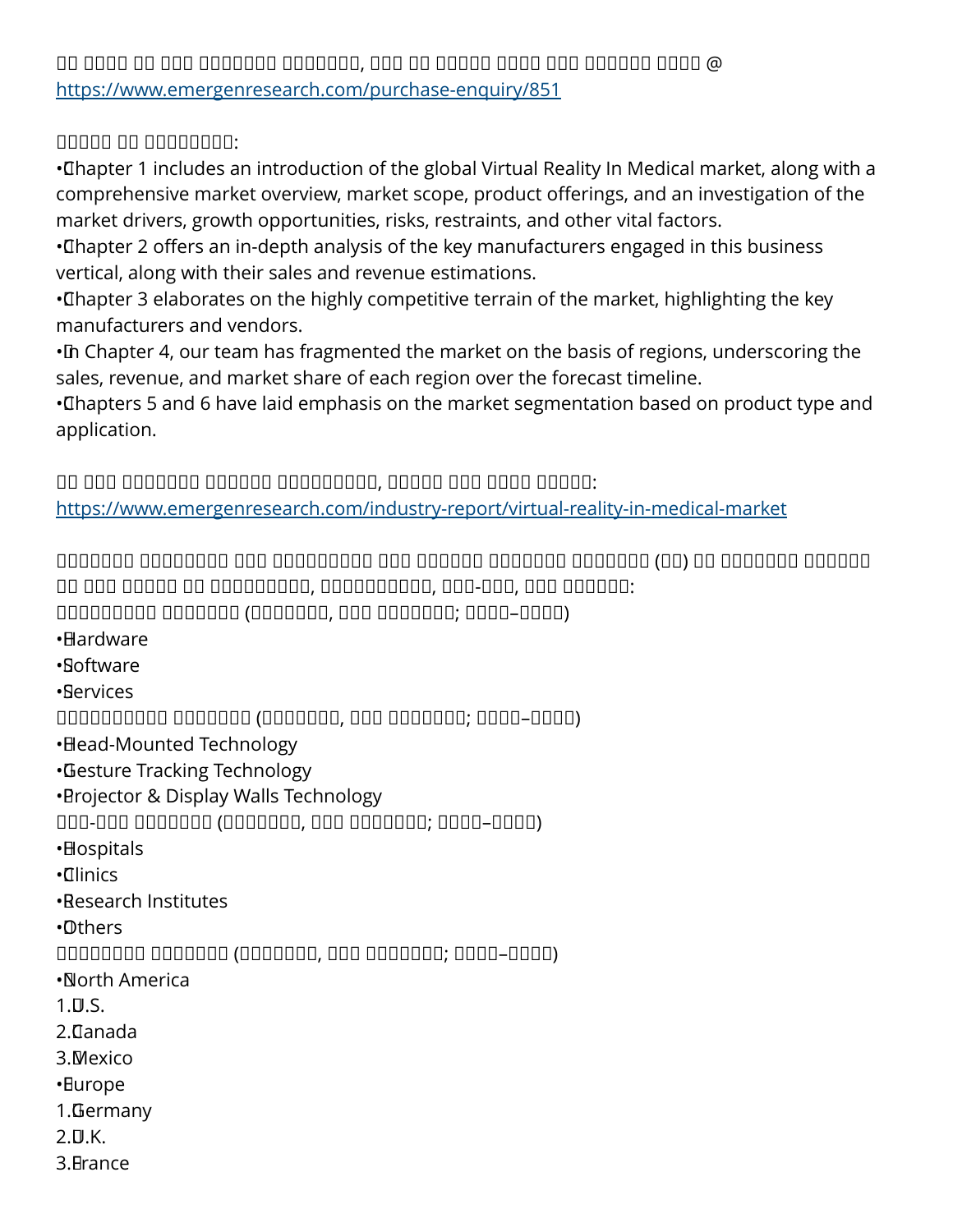4. Italy 5. Spain 6. Sweden 7. BENELUX 8. Rest of Europe • Asia Pacific  $1.$ Thina 2. India 3. Japan 4. South Korea 5. Rest of APAC • Latin America 1. Brazil 2. Rest of LATAM • Middle East & Africa 1. Saudi Arabia  $2.$  $\blacksquare$ AE 3. South Africa 4. Israel 5. Rest of MEA

ᵁᵁᵂᵂᵁᵁᵂᵁ ᵀᵁᵂᵂᵁᵂ ᵀᵂᵂᵂᵂᵂᵂᵂ:

• The report highlights the latest trends observed in the consumption pattern of each regional segment.

• Extensive market segmentation included in the report helps better understand the revenue and estimated growth of the individual regions.

• The report throws light on the historical and current market scenarios and provides a concise year-on-year growth rate of the global Virtual Reality In Medical market.

• The report further entails the current market trends, technological advancements, revenue growth, and other aspects affecting market growth.

# $\Box$

• What is the estimated market growth rate throughout the forecast period?

• Which end-use industry is expected to witness the highest demand for Virtual Reality In Medical in the near future?

• What is the regulatory framework governing the application of Virtual Reality In Medical in the food industry?

• Which manufacturing processes are utilized for the production of Virtual Reality In Medical?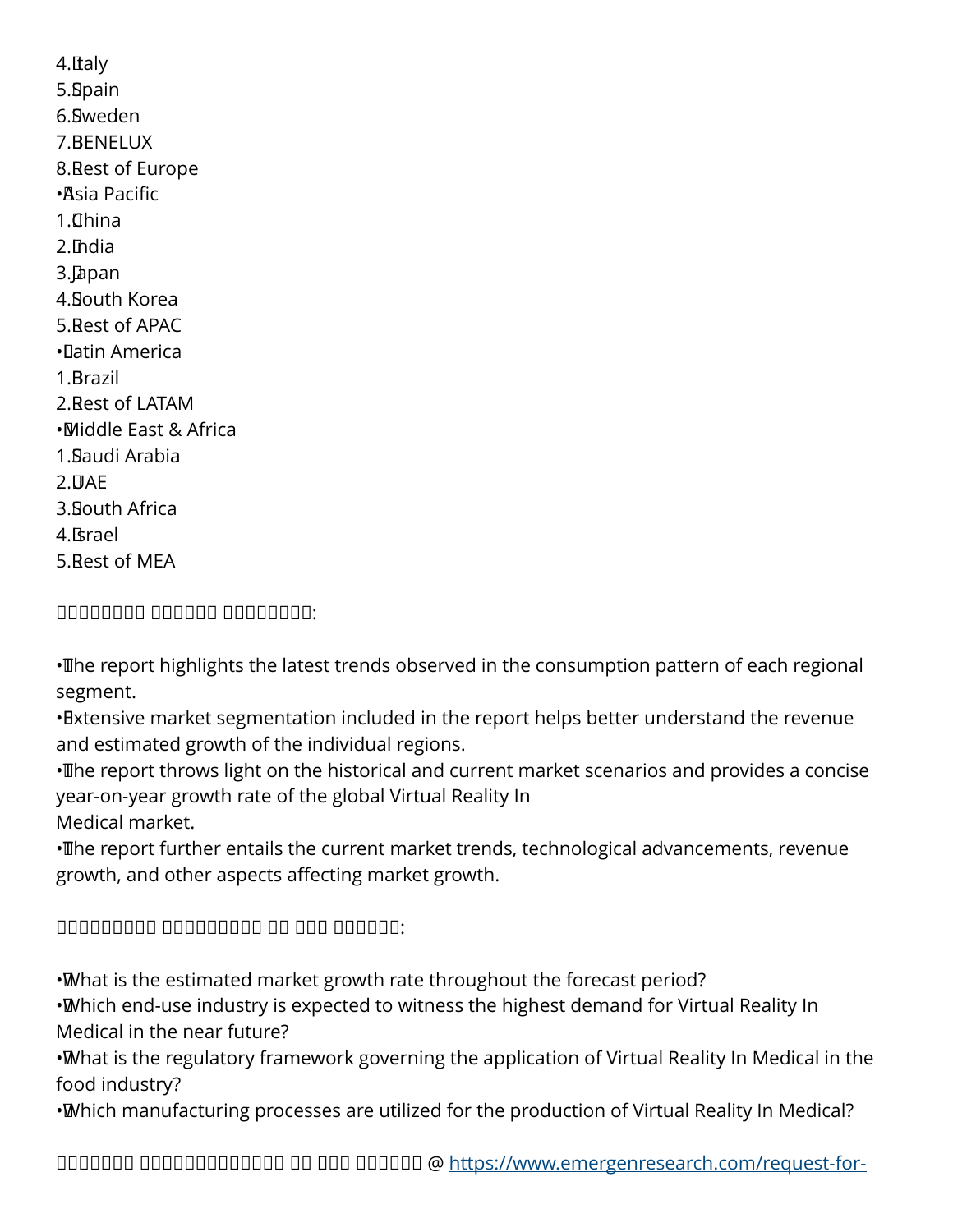#### [customization/851](https://www.emergenresearch.com/request-for-customization/851)

Thank you for reading our report. For further details or to inquire about the customization of the report, please let us know. We will offer you the report as per your requirements.

ᵀᵃᵂᵂᵂᵂᵁ ᵂᵂᵂᵁ ᵀᵂᵁᵂᵂᵁᵂ ᵁᵁᵂᵁᵁᵂᵁᵂ ᵁᵁᵂᵂᵂᵂᵂ @<https://www.emergenresearch.com>

#### Cloud Backup & Recovery Market

[https://www.einpresswire.com/article/564972779/cloud-backup-recovery-market-booming](https://www.einpresswire.com/article/564972779/cloud-backup-recovery-market-booming-demand-leading-to-exponential-cagr-growth-by-2028)[demand-leading-to-exponential-cagr-growth-by-2028](https://www.einpresswire.com/article/564972779/cloud-backup-recovery-market-booming-demand-leading-to-exponential-cagr-growth-by-2028)

#### Industrial Magnetron Market

[https://www.einpresswire.com/article/565277266/industrial-magnetron-market-to-surpass](https://www.einpresswire.com/article/565277266/industrial-magnetron-market-to-surpass-valuation-of-usd-439-8-mn-in-2020-notes-emergen-research-study)[valuation-of-usd-439-8-mn-in-2020-notes-emergen-research-study](https://www.einpresswire.com/article/565277266/industrial-magnetron-market-to-surpass-valuation-of-usd-439-8-mn-in-2020-notes-emergen-research-study)

#### Simulation Software Market

[https://www.einpresswire.com/article/565277794/simulation-software-market-to-expand-at](https://www.einpresswire.com/article/565277794/simulation-software-market-to-expand-at-cagr-of-17-5-during-forecast-period-notes-study-by-emergen-research)[cagr-of-17-5-during-forecast-period-notes-study-by-emergen-research](https://www.einpresswire.com/article/565277794/simulation-software-market-to-expand-at-cagr-of-17-5-during-forecast-period-notes-study-by-emergen-research)

#### Powered Agriculture Market

[https://www.einpresswire.com/article/565278290/powered-agriculture-market-to-grow-at-cagr](https://www.einpresswire.com/article/565278290/powered-agriculture-market-to-grow-at-cagr-of-5-1-during-forecast-period-observes-emergen-research-study)[of-5-1-during-forecast-period-observes-emergen-research-study](https://www.einpresswire.com/article/565278290/powered-agriculture-market-to-grow-at-cagr-of-5-1-during-forecast-period-observes-emergen-research-study)

#### Airborne LiDAR Market

[https://www.einpresswire.com/article/565278941/airborne-lidar-market-is-forecasted-to-be](https://www.einpresswire.com/article/565278941/airborne-lidar-market-is-forecasted-to-be-worth-usd-1-291-2-million-by-2027)[worth-usd-1-291-2-million-by-2027](https://www.einpresswire.com/article/565278941/airborne-lidar-market-is-forecasted-to-be-worth-usd-1-291-2-million-by-2027)

#### AI-Enabled Medical Imaging Solutions Market

[https://www.einpresswire.com/article/565279231/ai-enabled-medical-imaging-solutions-market](https://www.einpresswire.com/article/565279231/ai-enabled-medical-imaging-solutions-market-booming-demand-leading-to-exponential-cagr-growth-by-2027)[booming-demand-leading-to-exponential-cagr-growth-by-2027](https://www.einpresswire.com/article/565279231/ai-enabled-medical-imaging-solutions-market-booming-demand-leading-to-exponential-cagr-growth-by-2027)

#### Battery Pack Market

[https://www.einpresswire.com/article/565500740/battery-pack-market-to-expand-at-cagr-of-17-](https://www.einpresswire.com/article/565500740/battery-pack-market-to-expand-at-cagr-of-17-9-during-forecast-period-notes-study-by-emergen-research) [9-during-forecast-period-notes-study-by-emergen-research](https://www.einpresswire.com/article/565500740/battery-pack-market-to-expand-at-cagr-of-17-9-during-forecast-period-notes-study-by-emergen-research)

#### Meter Data Management System Market

[https://www.einpresswire.com/article/565501155/meter-data-management-system-market](https://www.einpresswire.com/article/565501155/meter-data-management-system-market-booming-demand-leading-to-exponential-cagr-growth-by-2028)[booming-demand-leading-to-exponential-cagr-growth-by-2028](https://www.einpresswire.com/article/565501155/meter-data-management-system-market-booming-demand-leading-to-exponential-cagr-growth-by-2028)

#### ᵀᵁᵂᵂᵂ ᵁᵂ: ᵀᵂᵁᵂᵂᵁᵂ ᵁᵁᵂᵁᵁᵂᵁᵂ

Emergen Research is a market research and consulting company that provides syndicated research reports, customized research reports, and consulting services. Our solutions purely focus on your purpose to locate, target, and analyze consumer behavior shifts across